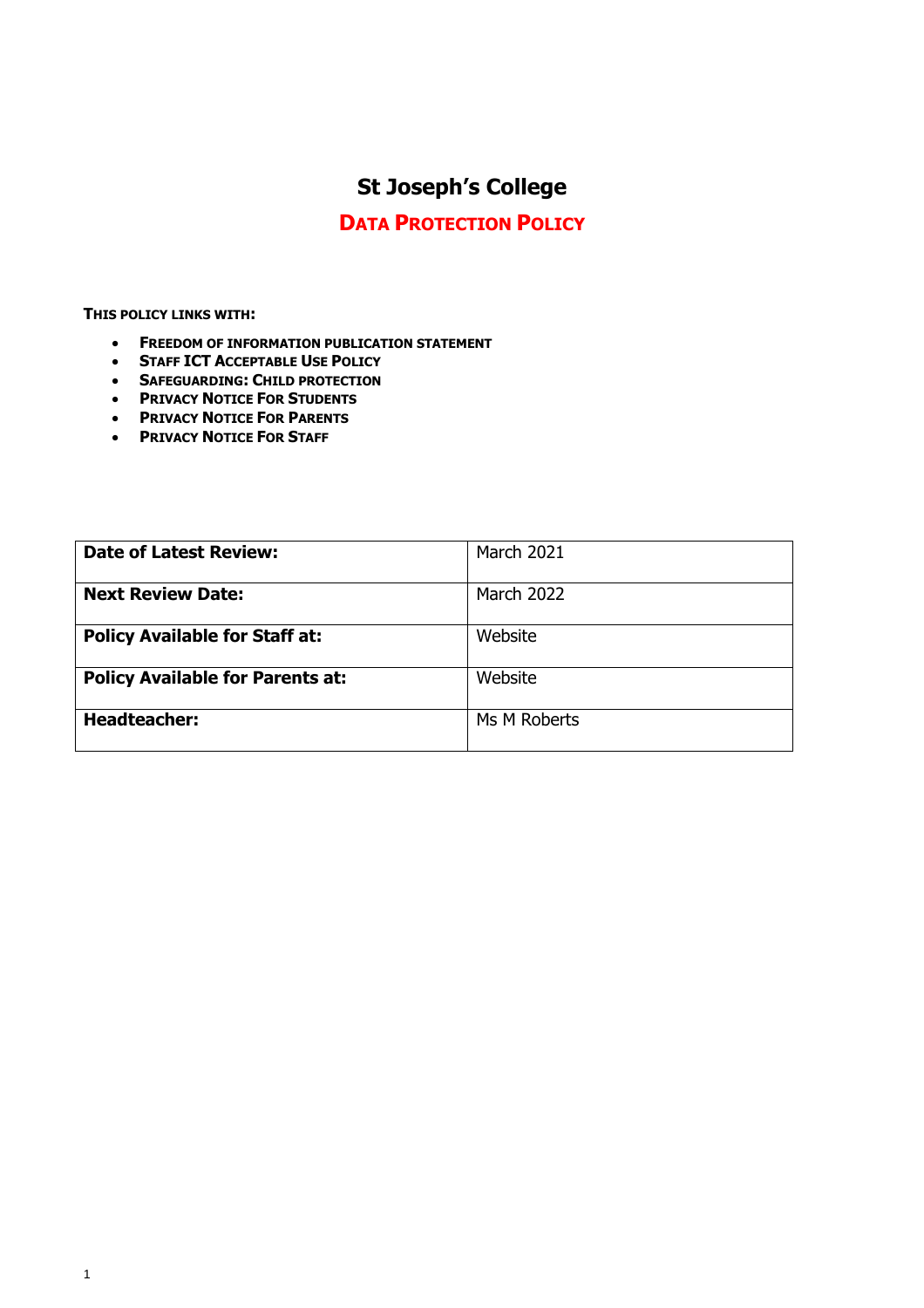# **1. Aims**

St Joseph's College aims to ensure that all personal data collected about staff, pupils, parents, governors, visitors and other individuals is collected, stored and processed in accordance with the [General Data Protection Regulation](https://eur-lex.europa.eu/legal-content/EN/TXT/?qid=1528874672298&uri=CELEX:02016R0679-20160504) (EU) 2016/679 (GDPR) and the Data Protection Act 2018 (DPA [2018\).](http://www.legislation.gov.uk/ukpga/2018/12/contents/enacted)

This policy applies to all personal data, regardless of whether it is in paper or electronic format.

# **2. Legislation and guidance**

This policy meets the requirements of the GDPR and the DPA 2018. It is based on guidance published by the Information Commissioner's Office (ICO) on the [GDPR.](https://ico.org.uk/for-organisations/guide-to-the-general-data-protection-regulation-gdpr/)

It also reflects the ICO's [code of practice](https://ico.org.uk/media/for-organisations/documents/1542/cctv-code-of-practice.pdf) for the use of surveillance cameras and personal information.

In addition, this policy complies with our funding agreement and articles of association.

| <b>TERM</b>                                   | <b>DEFINITION</b>                                                                                                                                |
|-----------------------------------------------|--------------------------------------------------------------------------------------------------------------------------------------------------|
| <b>Personal data</b>                          | Any information relating to an identified, or identifiable,<br>living individual.                                                                |
|                                               | This may include the individual's:                                                                                                               |
|                                               | > Name (including initials)                                                                                                                      |
|                                               | > Identification number                                                                                                                          |
|                                               | > Location data                                                                                                                                  |
|                                               | > Online identifier, such as a username                                                                                                          |
|                                               | It may also include factors specific to the individual's<br>physical, physiological, genetic, mental, economic,<br>cultural or social identity.  |
| <b>Special categories of personal</b><br>data | Personal data which is more sensitive and so needs more<br>protection, including information about an individual's:<br>> Racial or ethnic origin |
|                                               | > Political opinions                                                                                                                             |
|                                               | > Religious or philosophical beliefs                                                                                                             |
|                                               | > Trade union membership                                                                                                                         |
|                                               | > Genetics                                                                                                                                       |
|                                               | > Biometrics (such as fingerprints, retina and iris<br>patterns), where used for identification purposes                                         |
|                                               | $\blacktriangleright$ Health – physical or mental                                                                                                |
|                                               | > Sex life or sexual orientation                                                                                                                 |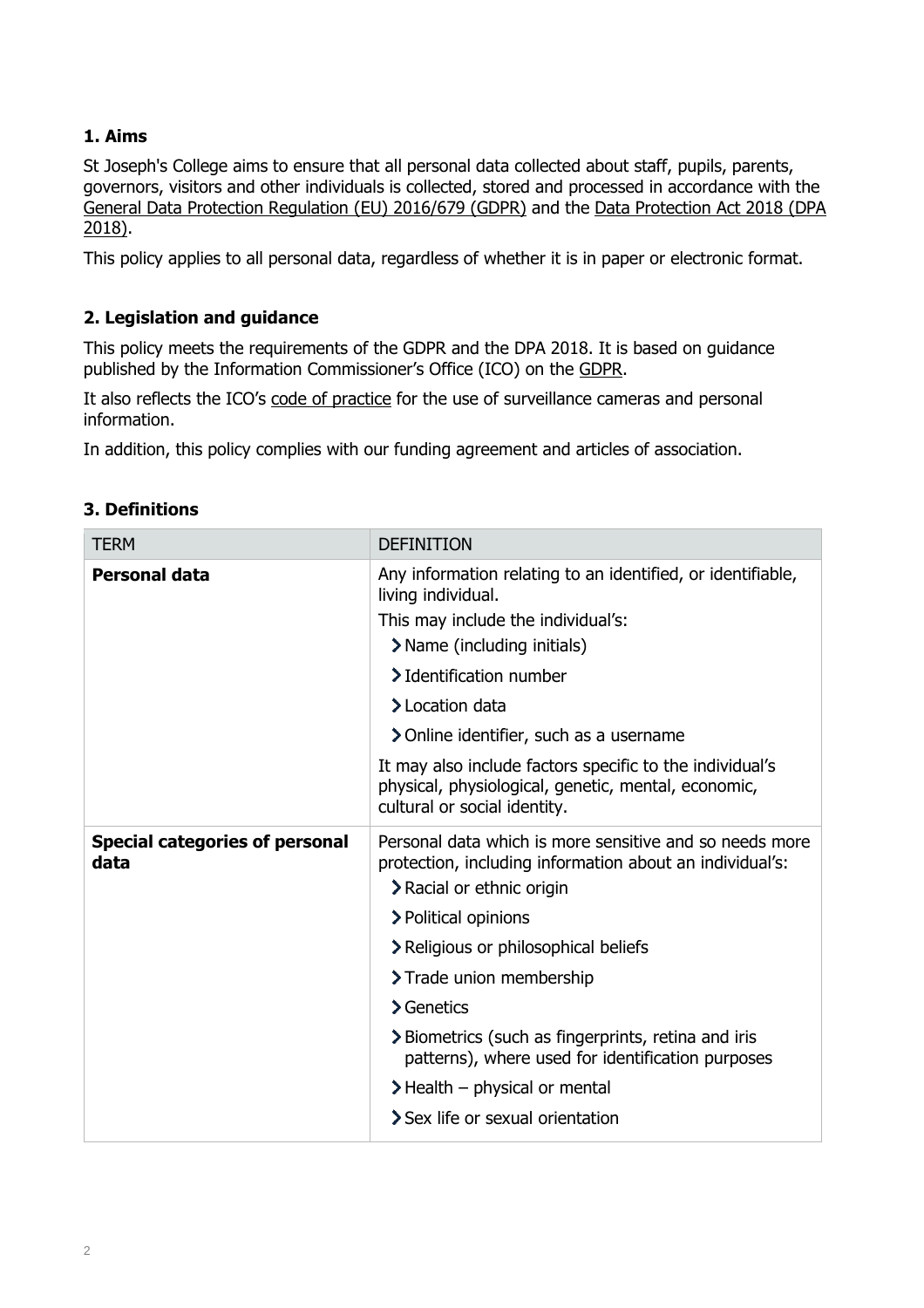| <b>TERM</b>            | <b>DEFINITION</b>                                                                                                                                                                                                                |
|------------------------|----------------------------------------------------------------------------------------------------------------------------------------------------------------------------------------------------------------------------------|
| <b>Processing</b>      | Anything done to personal data, such as collecting,<br>recording, organising, structuring, storing, adapting,<br>altering, retrieving, using, disseminating, erasing or<br>destroying.<br>Processing can be automated or manual. |
| Data subject           | The identified or identifiable individual whose personal<br>data is held or processed.                                                                                                                                           |
| <b>Data controller</b> | A person or organisation that determines the purposes<br>and the means of processing of personal data.                                                                                                                           |
| Data processor         | A person or other body, other than an employee of the<br>data controller, who processes personal data on behalf of<br>the data controller.                                                                                       |
| Personal data breach   | A breach of security leading to the accidental or unlawful<br>destruction, loss, alteration, unauthorised disclosure of,<br>or access to, personal data.                                                                         |

#### **4. The data controller**

Our school processes personal data relating to parents, pupils, staff, governors, visitors and others, and therefore is a data controller.

The school has paid its data protection fee to the ICO, as legally required.

#### **5. Roles and responsibilities**

This policy applies to **all staff** employed by our school, and to external organisations or individuals working on our behalf. Staff who do not comply with this policy may face disciplinary action.

#### **5.1 Governing board**

The governing board has overall responsibility for ensuring that our school complies with all relevant data protection obligations.

#### **5.2 Data protection officer**

The data protection officer (DPO) is responsible for overseeing the implementation of this policy, monitoring our compliance with data protection law, and developing related policies and guidelines where applicable.

They will provide an annual report of their activities directly to the governing board and, where relevant, report to the board their advice and recommendations on school data protection issues.

The DPO is also the first point of contact for individuals whose data the school processes, and for the ICO.

Full details of the DPO's responsibilities are set out in their job description.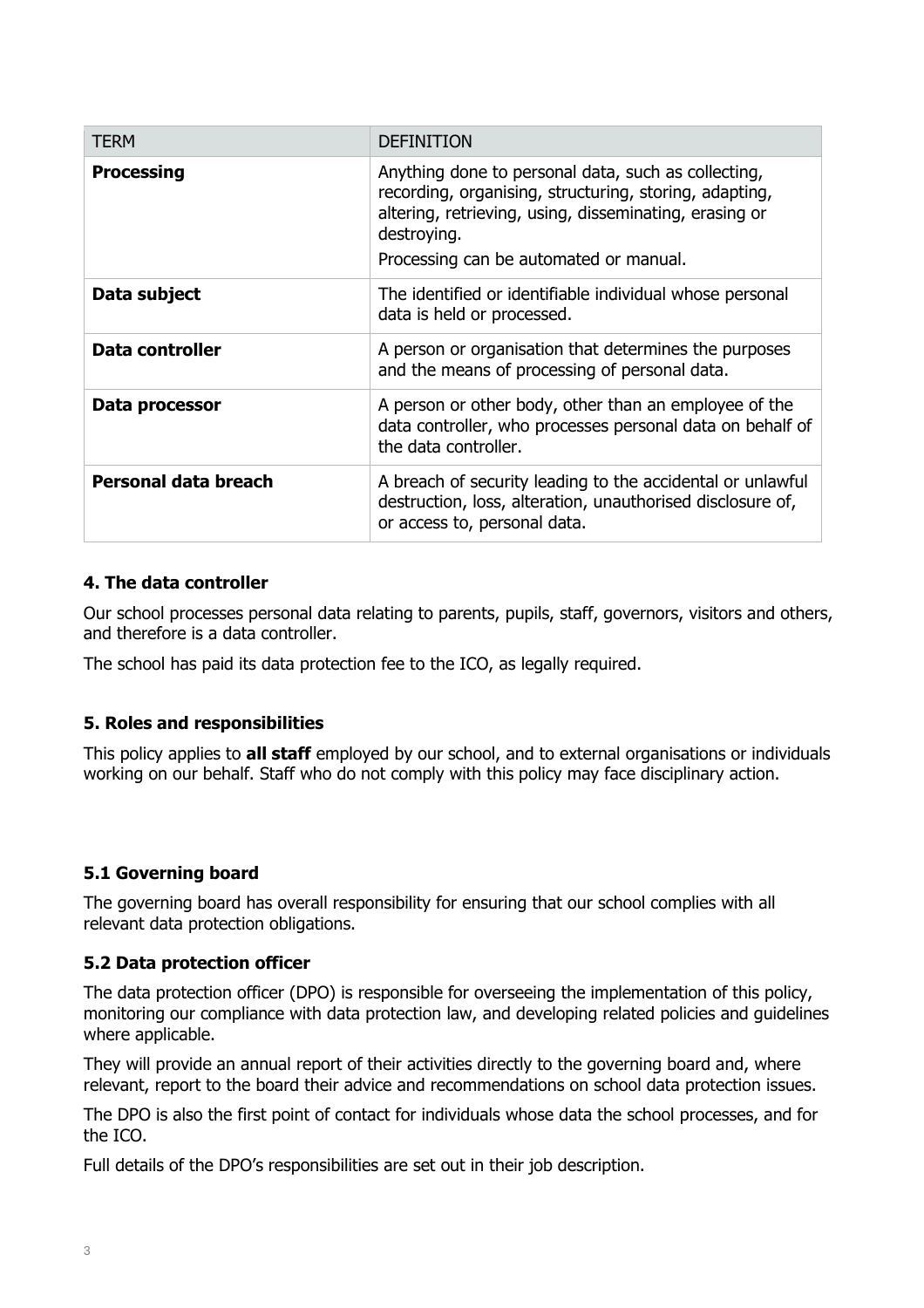Our DPO is Alison Jones and is contactable via [dpo@stjosephsmail.com](mailto:dpo@stjosephsmail.com)

## **5.3 Headteacher**

The headteacher acts as the representative of the data controller on a day-to-day basis.

# **5.4 All staff**

Staff are responsible for:

- Collecting, storing and processing any personal data in accordance with this policy
- Informing the school of any changes to their personal data, such as a change of address
- Contacting the DPO in the following circumstances:
	- With any questions about the operation of this policy, data protection law, retaining personal data or keeping personal data secure
	- If they have any concerns that this policy is not being followed
	- If they are unsure whether or not they have a lawful basis to use personal data in a particular way
	- If they need to rely on or capture consent, draft a privacy notice, deal with data protection rights invoked by an individual, or transfer personal data outside the European Economic Area
	- If there has been a data breach
	- Whenever they are engaging in a new activity that may affect the privacy rights of individuals
	- If they need help with any contracts or sharing personal data with third parties

#### **6. Data protection principles**

The GDPR is based on data protection principles that our school must comply with.

The principles say that personal data must be:

- Processed lawfully, fairly and in a transparent manner
- Collected for specified, explicit and legitimate purposes
- Adequate, relevant and limited to what is necessary to fulfil the purposes for which it is processed
- Accurate and, where necessary, kept up to date
- $\geq$  Kept for no longer than is necessary for the purposes for which it is processed
- Processed in a way that ensures it is appropriately secure

This policy sets out how the school aims to comply with these principles.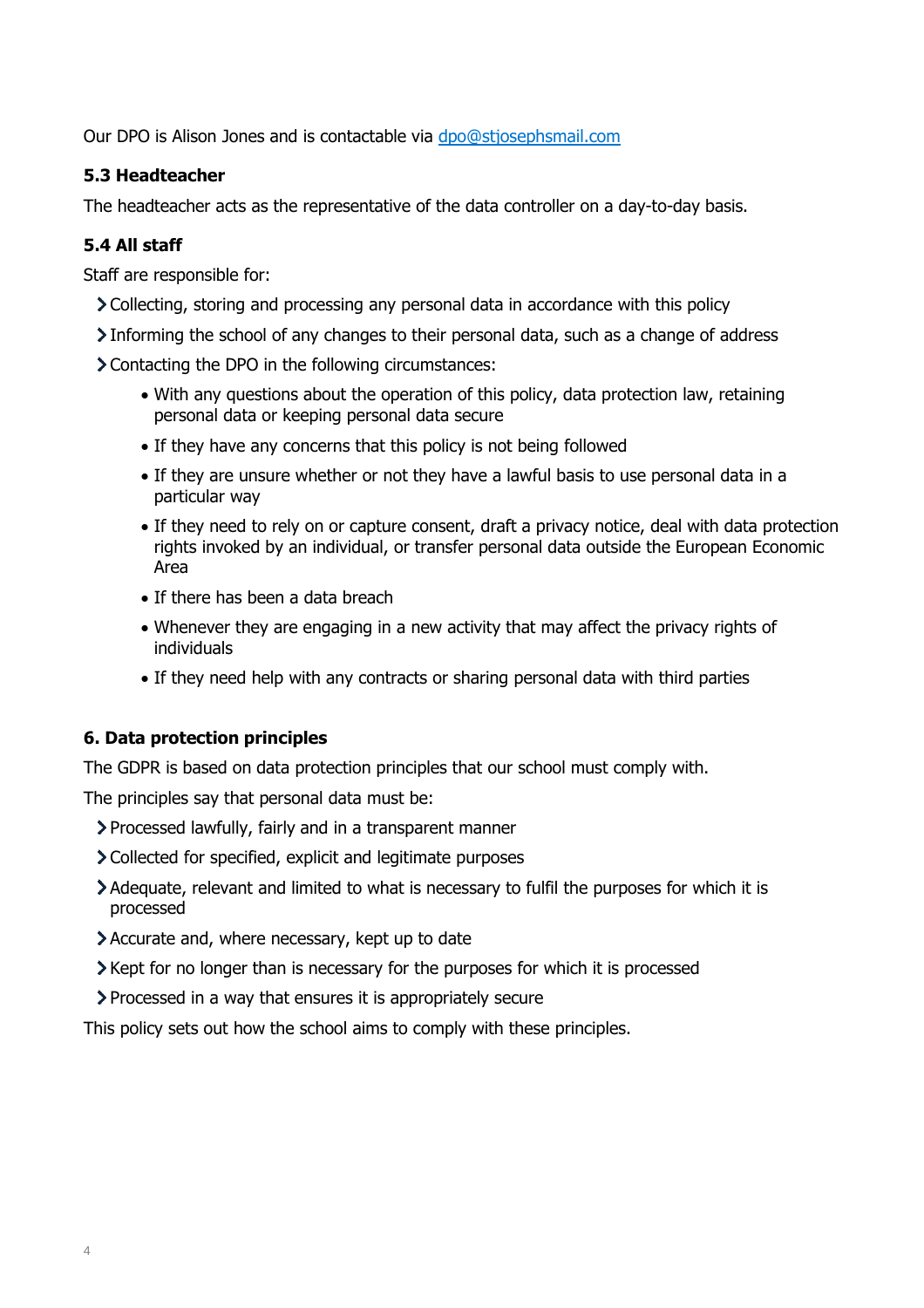# **7. Collecting personal data**

#### **7.1 Lawfulness, fairness and transparency**

We will only process personal data where we have one of 6 'lawful bases' (legal reasons) to do so under data protection law:

- The data needs to be processed so that the school can **fulfil a contract** with the individual, or the individual has asked the school to take specific steps before entering into a contract
- The data needs to be processed so that the school can **comply with a legal obligation**
- The data needs to be processed to ensure the **vital interests** of the individual or another person i.e. to protect someone's life
- The data needs to be processed so that the school, as a public authority, can **perform a task in the public interest or exercise its official authority**
- The data needs to be processed for the **legitimate interests** of the school (where the processing is not for any tasks the school performs as a public authority) or a third party, provided the individual's rights and freedoms are not overridden
- The individual (or their parent/carer when appropriate in the case of a pupil) has freely given clear **consent**

For special categories of personal data, we will also meet one of the special category conditions for processing under data protection law:

- The individual (or their parent/carer when appropriate in the case of a pupil) has given **explicit consent**
- The data needs to be processed to perform or exercise obligations or rights in relation to **employment, social security or social protection law**
- The data needs to be processed to ensure the **vital interests** of the individual or another person, where the individual is physically or legally incapable of giving consent
- The data has already been made **manifestly public** by the individual
- The data needs to be processed for the establishment, exercise or defence of **legal claims**
- The data needs to be processed for reasons of **substantial public interest** as defined in legislation
- The data needs to be processed for **health or social care purposes**, and the processing is done by, or under the direction of, a health or social work professional or by any other person obliged to confidentiality under law
- The data needs to be processed for **public health reasons**, and the processing is done by, or under the direction of, a health professional or by any other person obliged to confidentiality under law
- The data needs to be processed for **archiving purposes**, scientific or historical research purposes, or statistical purposes, and the processing is in the public interest

For criminal offence data, we will meet both a lawful basis and a condition set out under data protection law. Conditions include:

The individual (or their parent/carer when appropriate in the case of a pupil) has given **consent**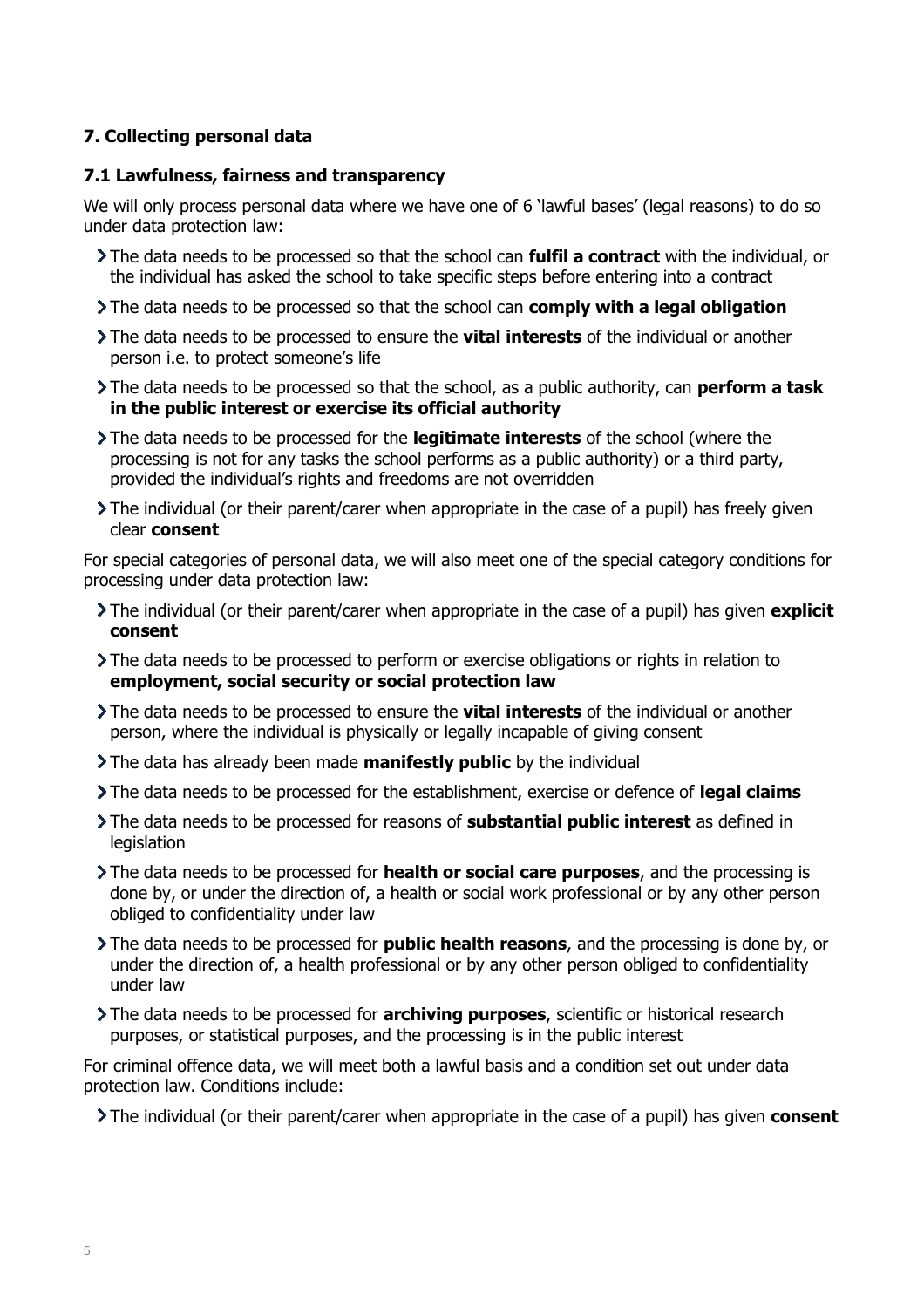- The data needs to be processed to ensure the **vital interests** of the individual or another person, where the individual is physically or legally incapable of giving consent
- The data has already been made **manifestly public** by the individual
- The data needs to be processed for or in connection with legal proceedings, to obtain legal advice, or for the establishment, exercise or defence of **legal rights**
- The data needs to be processed for reasons of **substantial public interest** as defined in legislation

Whenever we first collect personal data directly from individuals, we will provide them with the relevant information required by data protection law.

We will always consider the fairness of our data processing. We will ensure we do not handle personal data in ways that individuals would not reasonably expect, or use personal data in ways which have unjustified adverse effects on them.

#### **7.2 Limitation, minimisation and accuracy**

We will only collect personal data for specified, explicit and legitimate reasons. We will explain these reasons to the individuals when we first collect their data.

If we want to use personal data for reasons other than those given when we first obtained it, we will inform the individuals concerned before we do so, and seek consent where necessary.

Staff must only process personal data where it is necessary in order to do their jobs.

We will keep data accurate and, where necessary, up-to-date. Inaccurate data will be rectified or erased when appropriate.

In addition, when staff no longer need the personal data they hold, they must ensure it is deleted or anonymised. This will be done in accordance with the school's record retention schedule.

#### **8. Sharing personal data**

We will not normally share personal data with anyone else without consent, but there are certain circumstances where we may be required to do so. These include, but are not limited to, situations where:

- There is an issue with a pupil or parent/carer that puts the safety of our staff at risk
- $\triangleright$  We need to liaise with other agencies we will seek consent as necessary before doing this
- $\geq$  Our suppliers or contractors need data to enable us to provide services to our staff and pupils for example, IT companies. When doing this, we will:
	- Only appoint suppliers or contractors which can provide sufficient guarantees that they comply with data protection law
	- Establish a contract with the supplier or contractor to ensure the fair and lawful processing of any personal data we share
	- Only share data that the supplier or contractor needs to carry out their service

We will also share personal data with law enforcement and government bodies where we are legally required to do so.

We may also share personal data with emergency services and local authorities to help them to respond to an emergency situation that affects any of our pupils or staff.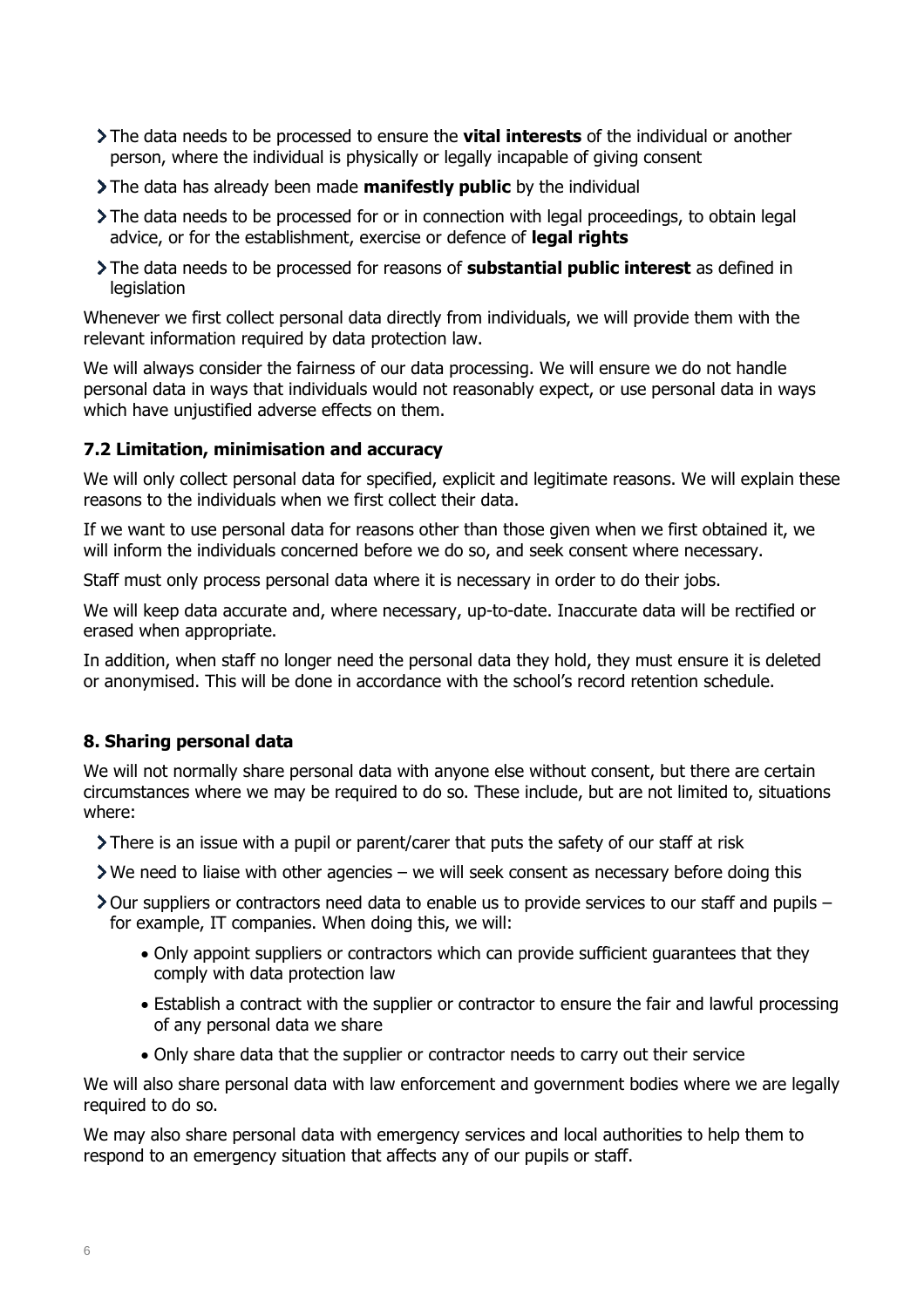Where we transfer personal data internationally, we will do so in accordance with data protection law.

#### **9. Subject access requests and other rights of individuals**

#### **9.1 Subject access requests**

Individuals have a right to make a subject access request to gain access to personal information that the school holds about them. This includes:

- Confirmation that their personal data is being processed
- Access to a copy of the data
- $\sum$  The purposes of the data processing
- > The categories of personal data concerned
- Who the data has been, or will be, shared with
- How long the data will be stored for, or if this isn't possible, the criteria used to determine this period
- Where relevant, the existence of the right to request rectification, erasure or restriction, or to object to such processing
- The right to lodge a complaint with the ICO or another supervisory authority
- The source of the data, if not the individual
- Whether any automated decision-making is being applied to their data, and what the significance and consequences of this might be for the individual
- The safeguards provided if the data is being transferred internationally

Subject access requests can be submitted in any form, but we may be able to respond to requests more quickly if they are made in writing and include:

- Name of individual
- > Correspondence address
- Contact number and email address
- Details of the information requested

If staff receive a subject access request in any form they must immediately forward it to the DPO.

#### **9.2 Children and subject access requests**

Personal data about a child belongs to that child, and not the child's parents or carers. For a parent or carer to make a subject access request with respect to their child, the child must either be unable to understand their rights and the implications of a subject access request, or have given their consent.

Children aged 12 and above are generally regarded to be mature enough to understand their rights and the implications of a subject access request. Therefore, most subject access requests from parents or carers of pupils at our school may not be granted without the express permission of the pupil. This is not a rule and a pupil's ability to understand their rights will always be judged on a case-by-case basis.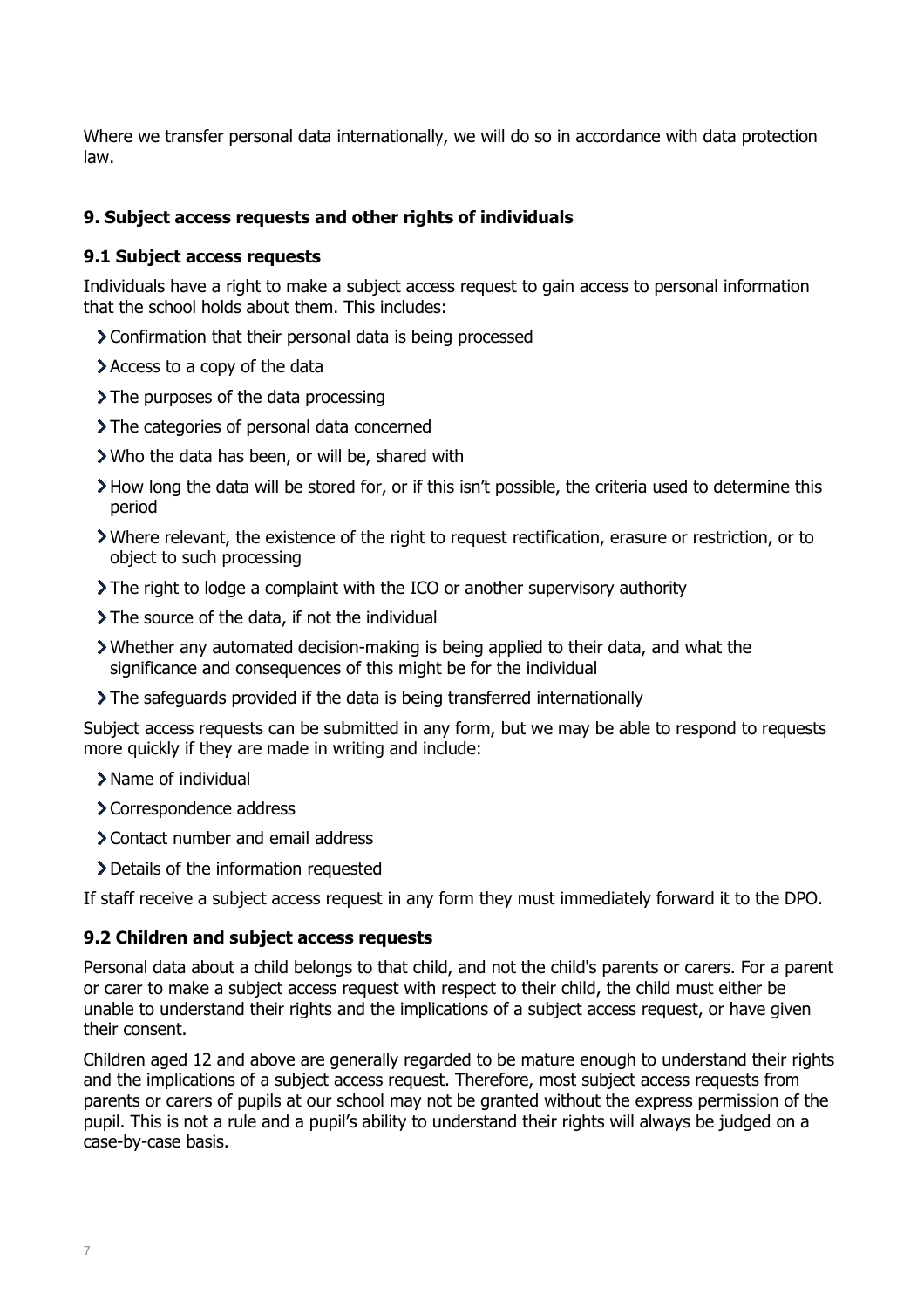#### **9.3 Responding to subject access requests**

When responding to requests, we:

- May ask the individual to provide 2 forms of identification
- May contact the individual via phone to confirm the request was made
- Will respond without delay and within 1 month of receipt of the request (or receipt of the additional information needed to confirm identity, where relevant)
- Will provide the information free of charge
- May tell the individual we will comply within 3 months of receipt of the request, where a request is complex or numerous. We will inform the individual of this within 1 month, and explain why the extension is necessary

We may not disclose information for a variety of reasons, such as if it:

- Might cause serious harm to the physical or mental health of the pupil or another individual
- Would reveal that the child is being or has been abused, or is at risk of abuse, where the disclosure of that information would not be in the child's best interests
- Would include another person's personal data that we can't reasonably anonymise, and we don't have the other person's consent and it would be unreasonable to proceed without it
- Is part of certain sensitive documents, such as those related to crime, immigration, legal proceedings or legal professional privilege, management forecasts, negotiations, confidential references, or exam scripts

If the request is unfounded or excessive, we may refuse to act on it, or charge a reasonable fee to cover administrative costs. We will take into account whether the request is repetitive in nature when making this decision.

When we refuse a request, we will tell the individual why, and tell them they have the right to complain to the ICO or they can seek to enforce their subject access right through the courts.

#### **9.4 Other data protection rights of the individual**

In addition to the right to make a subject access request (see above), and to receive information when we are collecting their data about how we use and process it (see section 7), individuals also have the right to:

- Withdraw their consent to processing at any time
- Ask us to rectify, erase or restrict processing of their personal data (in certain circumstances)
- Prevent use of their personal data for direct marketing
- Object to processing which has been justified on the basis of public interest, official authority or legitimate interests
- Challenge decisions based solely on automated decision making or profiling (i.e. making decisions or evaluating certain things about an individual based on their personal data with no human involvement)
- > Be notified of a data breach (in certain circumstances)
- Make a complaint to the ICO
- Ask for their personal data to be transferred to a third party in a structured, commonly used and machine-readable format (in certain circumstances)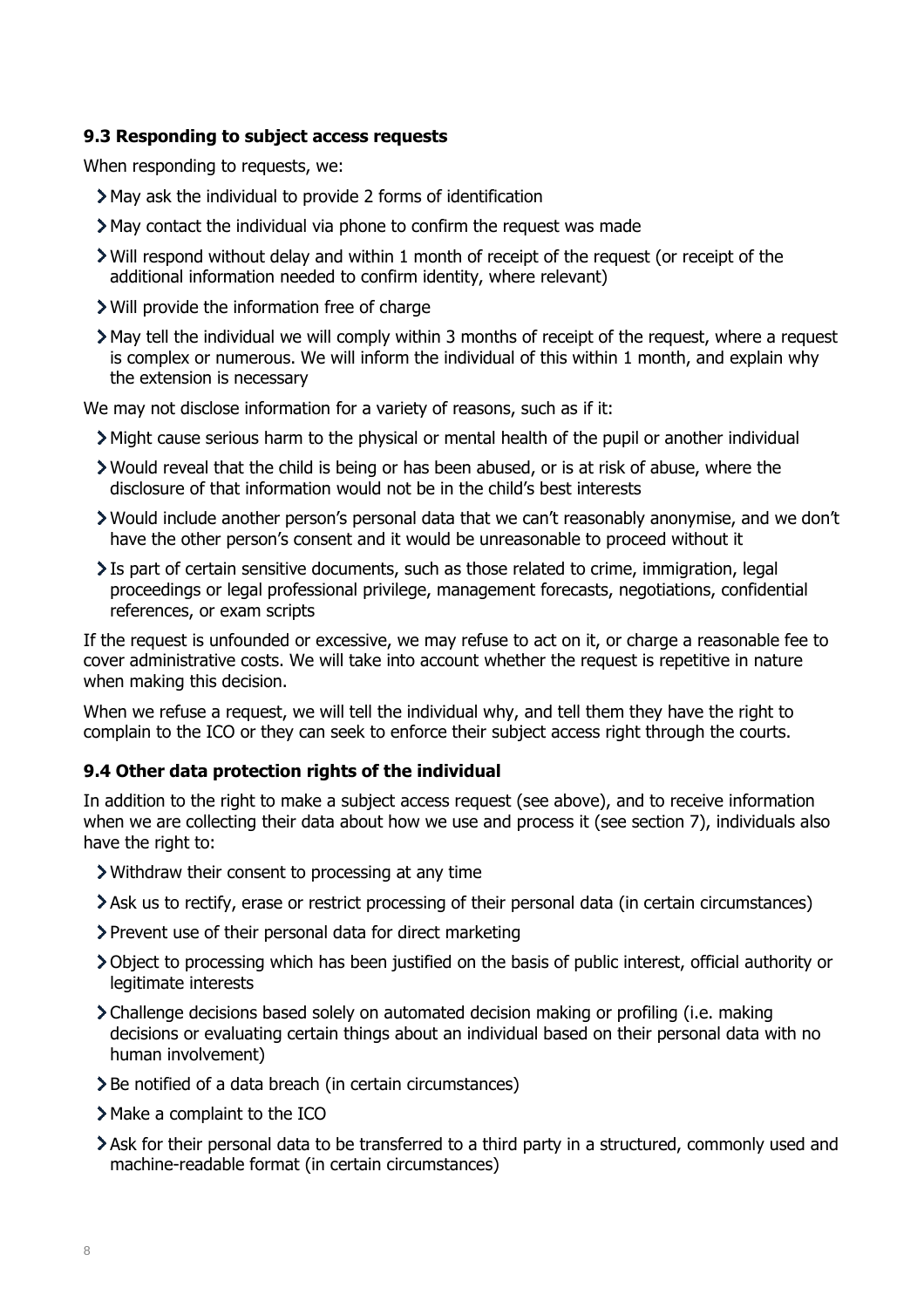Individuals should submit any request to exercise these rights to the DPO. If staff receive such a request, they must immediately forward it to the DPO.

#### **10. Parental requests to see the educational record**

In an Academy, there is no automatic parental right of access to the educational record but St Joseph's College choose to provide this access. Parents or those with parental responsibility can have access to their child's educational record (which includes most information about a pupil) within 15 school days of receipt of a written request.

If the request is for a copy of the educational record, the school may charge a fee to cover the cost of supplying it.

This right applies as long as the pupil concerned is aged under 18.

There are certain circumstances in which this right can be denied, such as if releasing the information might cause serious harm to the physical or mental health of the pupil or another individual, or if it would mean releasing exam marks before they are officially announced.

If a parent wishes to access to their child's educational record, the request should be put in writing and addressed to the Headteacher.

#### **11. Biometric recognition systems**

Where we use pupils' biometric data as part of an automated biometric recognition system (for example, pupils use finger prints to receive school dinners instead of paying with, we will comply with the requirements of the Protection [of Freedoms Act 2012.](https://www.legislation.gov.uk/ukpga/2012/9/section/26)

Parents/carers will be notified before any biometric recognition system is put in place or before their child first takes part in it. The school will get written consent from at least one parent or carer before we take any biometric data from their child and first process it.

Parents/carers and pupils have the right to choose not to use the school's biometric system(s). We will provide alternative means of accessing the relevant services for those pupils. For example, pupils can pay for school dinners by using their access card.

Parents/carers and pupils can withdraw consent, at any time, and we will make sure that any relevant data already captured is deleted.

As required by law, if a pupil refuses to participate in, or continue to participate in, the processing of their biometric data, we will not process that data irrespective of any consent given by the pupil's parent(s)/carer(s).

Where staff members or other adults use the school's biometric system(s), we will also obtain their consent before they first take part in it, and provide alternative means of accessing the relevant service if they object. Staff and other adults can also withdraw consent at any time, and the school will delete any relevant data already captured.

#### **12. CCTV**

We use CCTV in various locations around the school site to ensure it remains safe. We will adhere to the ICO's [code of practice](https://ico.org.uk/media/for-organisations/documents/1542/cctv-code-of-practice.pdf) for the use of CCTV.

We do not need to ask individuals' permission to use CCTV, but we make it clear where individuals are being recorded. Security cameras are clearly visible and accompanied by prominent signs explaining that CCTV is in use.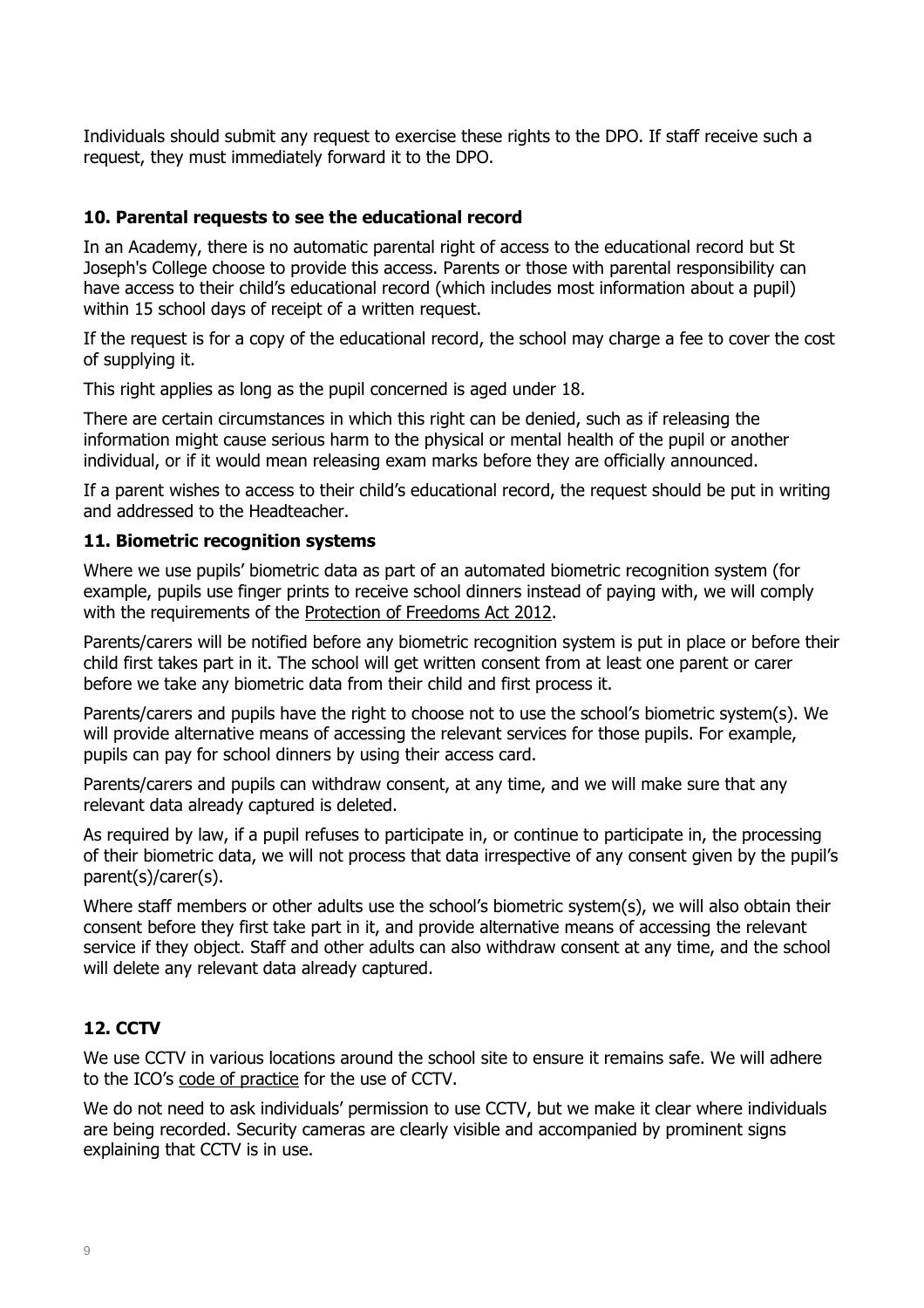Any enquiries about the CCTV system should be directed to Mrs C Slattery, Deputy Headteacher.

## **13. Photographs and videos**

As part of our school activities, we may take photographs and record images of individuals within our school.

We will obtain written consent from parents/carers, or pupils aged 18 and over, for photographs and videos to be taken of pupils for communication, marketing and promotional materials.

Where we need parental consent, we will clearly explain how the photograph and/or video will be used to both the parent/carer and pupil. Where we don't need parental consent, we will clearly explain to the pupil how the photograph and/or video will be used.

Any photographs and videos taken by parents/carers at school events for their own personal use are not covered by data protection legislation. However, we will ask that photos or videos with other pupils are not shared publicly on social media for safeguarding reasons, unless all the relevant parents/carers (or pupils where appropriate) have agreed to this.

Where the school takes photographs and videos, uses may include:

- Within school on notice boards and in school magazines, brochures, newsletters, etc.
- Outside of school by external agencies such as the school photographer, newspapers, campaigns
- Online on our school website or social media pages

Consent can be refused or withdrawn at any time. If consent is withdrawn, we will delete the photograph or video and not distribute it further.

When using photographs and videos in this way we will not accompany them with any other personal information about the child, to ensure they cannot be identified.

See our privacy notices for more information on our use of photographs and videos.

#### **14. Data protection by design and default**

We will put measures in place to show that we have integrated data protection into all of our data processing activities, including:

- Appointing a suitably qualified DPO, and ensuring they have the necessary resources to fulfil their duties and maintain their expert knowledge
- Only processing personal data that is necessary for each specific purpose of processing, and always in line with the data protection principles set out in relevant data protection law (see section 6)
- Completing data protection impact assessments where the school's processing of personal data presents a high risk to rights and freedoms of individuals, and when introducing new technologies (the DPO will advise on this process)
- Integrating data protection into internal documents including this policy, any related policies and privacy notices
- Regularly training members of staff on data protection law, this policy, any related policies and any other data protection matters; we will also keep a record of attendance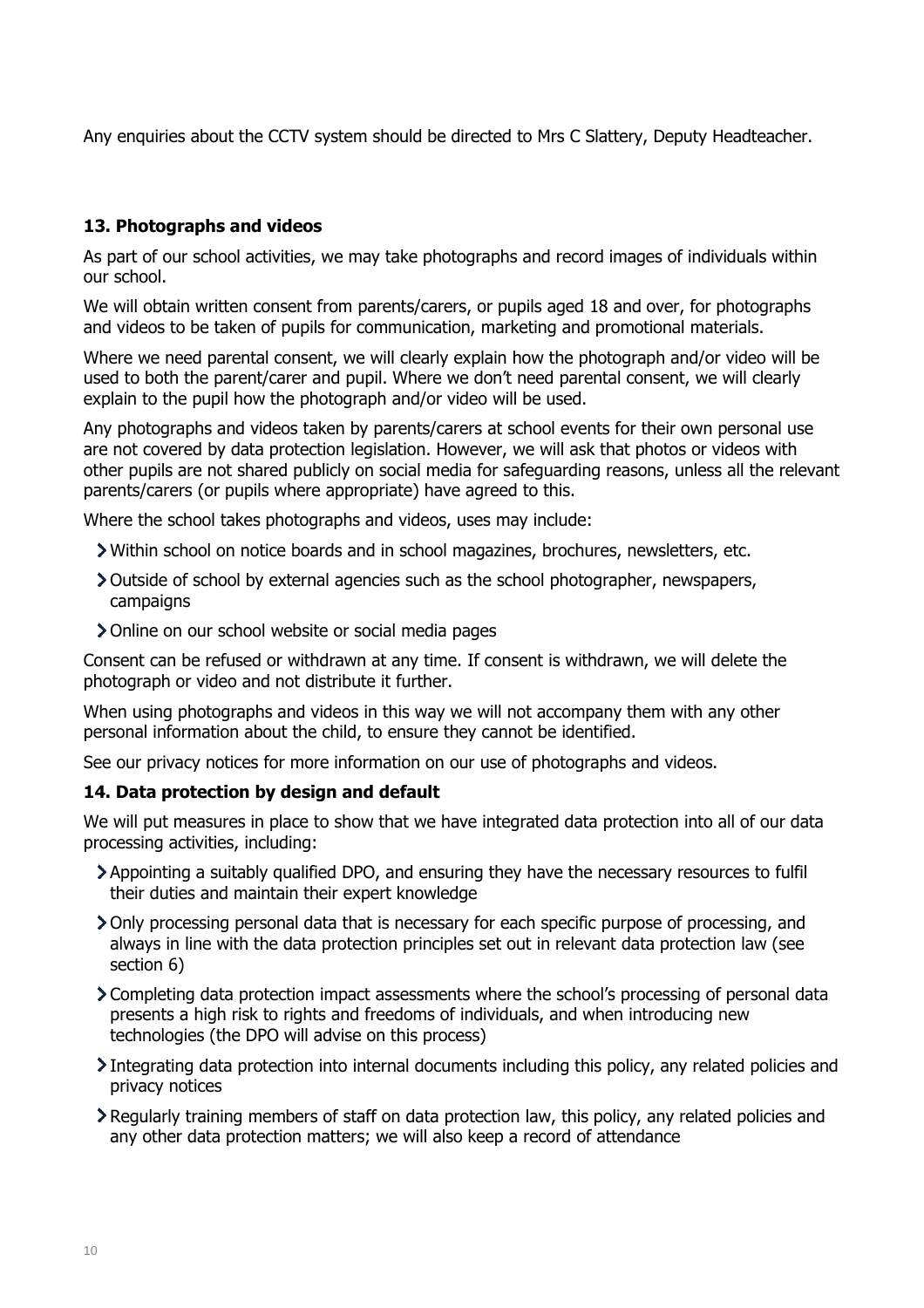- Regularly conducting reviews and audits to test our privacy measures and make sure we are compliant
- Appropriate safeguards being put in place if we transfer any personal data outside of the European Economic Area (EEA), where different data protection laws will apply
- Maintaining records of our processing activities, including:
	- For the benefit of data subjects, making available the name and contact details of our school and DPO and all information we are required to share about how we use and process their personal data (via our privacy notices)
	- For all personal data that we hold, maintaining an internal record of the type of data, type of data subject, how and why we are using the data, any third-party recipients, any transfers outside of the EEA and the safeguards for those, retention periods and how we are keeping the data secure

#### **15. Data security and storage of records**

We will protect personal data and keep it safe from unauthorised or unlawful access, alteration, processing or disclosure, and against accidental or unlawful loss, destruction or damage.

In particular:

- Paper-based records and portable electronic devices, such as laptops and hard drives that contain personal data, are kept under lock and key when not in use
- Papers containing confidential personal data must not be left on office and classroom desks, on staffroom tables, or left anywhere else where there is general access
- Where personal information needs to be taken off site, staff must ensure that it is password protected
- Passwords that are at least 8 characters long containing letters and numbers are used to access school computers, laptops and other electronic devices. Staff and pupils are reminded that they should not reuse passwords from other sites
- Encryption software is used to protect portable devices and removable media, such as laptops and USB devices
- Staff, pupils or governors who store personal information on their personal devices are expected to follow the same security procedures as for school-owned equipment (see our Acceptable use of ICT agreement)
- Where we need to share personal data with a third party, we carry out due diligence and take reasonable steps to ensure it is stored securely and adequately protected (see section 8)

#### **16. Disposal of records**

Personal data that is no longer needed will be disposed of securely. Personal data that has become inaccurate or out of date will also be disposed of securely, where we cannot or do not need to rectify or update it.

For example, we will shred or incinerate paper-based records, and overwrite or delete electronic files. We may also use a third party to safely dispose of records on the school's behalf. If we do so, we will require the third party to provide sufficient guarantees that it complies with data protection law.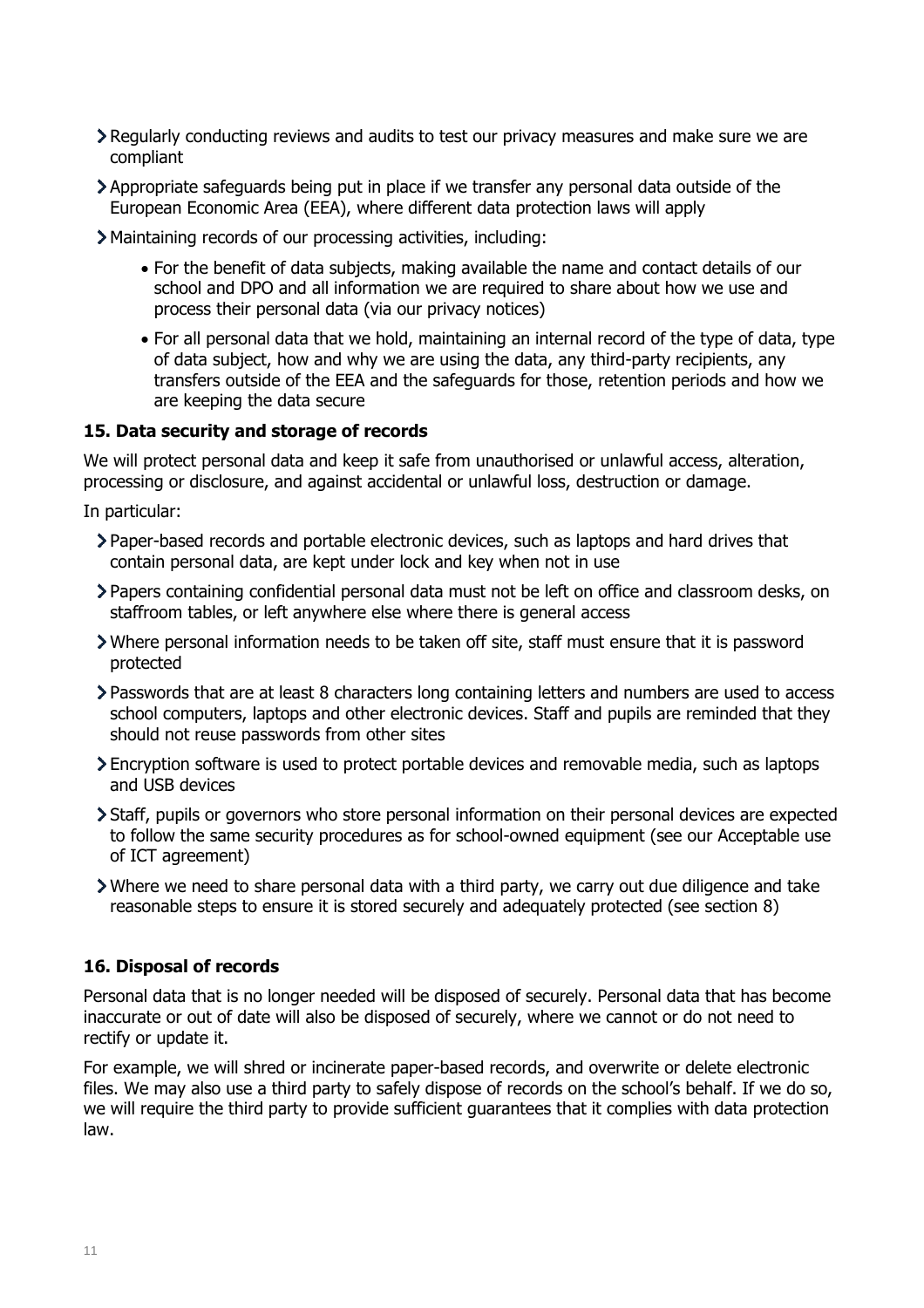# **17. Personal data breaches**

The school will make all reasonable endeavours to ensure that there are no personal data breaches.

In the unlikely event of a suspected data breach, we will follow the procedure set out in appendix 1.

When appropriate, we will report the data breach to the ICO within 72 hours after becoming aware of it. Such breaches in a school context may include, but are not limited to:

- A non-anonymised dataset being published on the school website
- Personal information being made available to an unauthorised person
- The theft of a school laptop containing non-encrypted personal data about pupils

# **18. Training**

All staff and governors are provided with data protection training as part of their induction process.

Data protection will also form part of continuing professional development, where changes to legislation, guidance or the school's processes make it necessary.

#### **19. Monitoring arrangements**

The DPO is responsible for monitoring and reviewing this policy.

This policy will be reviewed every **2 years** and shared with the full governing board.

#### **20. Links with other policies**

This data protection policy is linked to our:

- > Freedom of information publication scheme
- Acceptable use of ICT agreement
- > Safeguarding policy
- > Privacy notice for students
- > Privacy notice for parents
- > Privacy notice for staff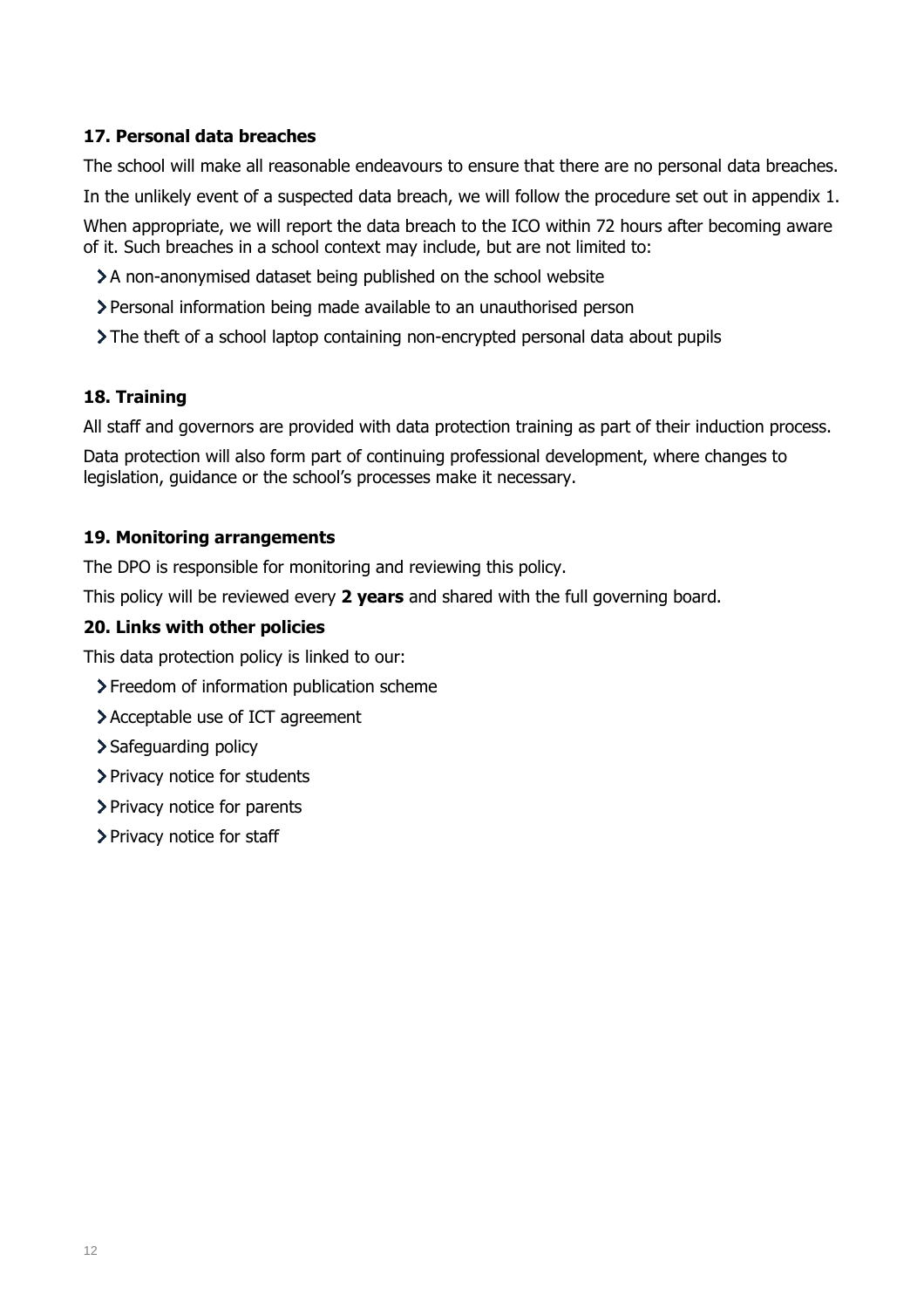#### **Appendix 1: Personal data breach procedure**

This procedure is based on [guidance on personal data breaches](https://ico.org.uk/for-organisations/guide-to-the-general-data-protection-regulation-gdpr/personal-data-breaches/) produced by the Information Commissioner's Office (ICO).

- On finding or causing a breach, or potential breach, the staff member, governor or data processor must immediately notify the data protection officer (DPO) by using a dedicated email address
- The DPO will investigate the report, and determine whether a breach has occurred. To decide, the DPO will consider whether personal data has been accidentally or unlawfully:
	- Lost
	- Stolen
	- Destroyed
	- Altered
	- Disclosed or made available where it should not have been
	- Made available to unauthorised people
- Staff and governors will cooperate with the investigation (including allowing access to information and responding to questions). The investigation will not be treated as a disciplinary investigation
- If a breach has occurred or it is considered to be likely that is the case, the DPO will alert the headteacher and the chair of governors
- The DPO will make all reasonable efforts to contain and minimise the impact of the breach. Relevant staff members or data processors should help the DPO with this where necessary, and the DPO should take external advice when required (e.g. from IT providers). (See the actions relevant to specific data types at the end of this procedure)
- The DPO will assess the potential consequences, based on how serious they are, and how likely they are to happen before and after the implementation of steps to mitigate the consequences
- The DPO will work out whether the breach must be reported to the ICO and the individuals affected using the ICO's [self-assessment tool](https://ico.org.uk/for-organisations/report-a-breach/personal-data-breach-assessment/)
- The DPO will document the decisions (either way), in case it is challenged at a later date by the ICO or an individual affected by the breach. Documented decisions are stored on a register held by the school
- If Where the ICO must be notified, the DPO will do this via the ['report a breach' page](https://ico.org.uk/for-organisations/report-a-breach/) of the ICO website, or through its breach report line (0303 123 1113), within 72 hours of the school's awareness of the breach. As required, the DPO will set out:
	- A description of the nature of the personal data breach including, where possible:
		- o The categories and approximate number of individuals concerned
		- o The categories and approximate number of personal data records concerned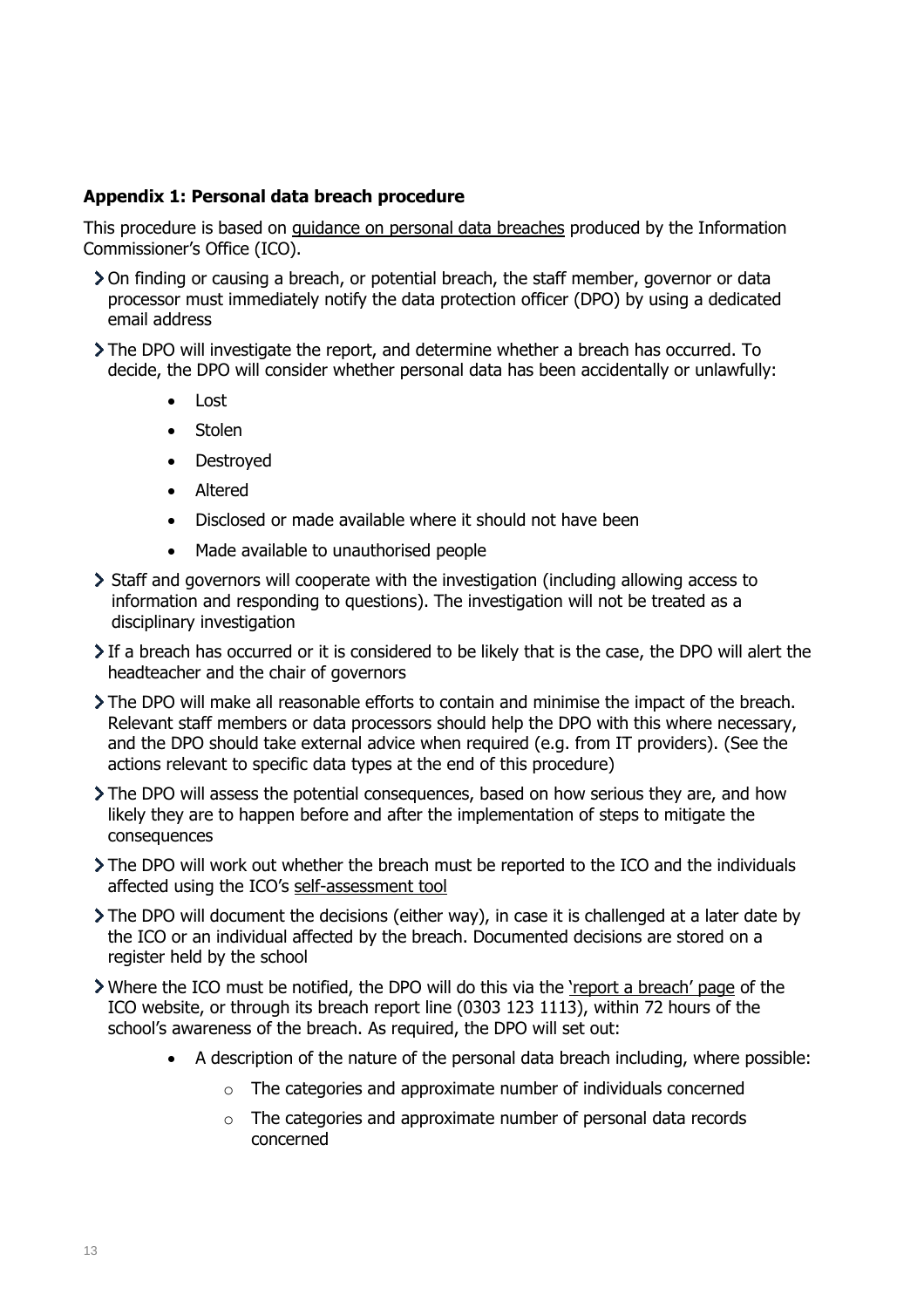- The name and contact details of the DPO
- A description of the likely consequences of the personal data breach
- A description of the measures that have been, or will be taken, to deal with the breach and mitigate any possible adverse effects on the individual(s) concerned
- If all the above details are not yet known, the DPO will report as much as they can within 72 hours of the school's awareness of the breach. The report will explain that there is a delay, the reasons why, and when the DPO expects to have further information. The DPO will submit the remaining information as soon as possible
- Where the school is required to communicate with individuals whose personal data has been breached, the DPO will tell them in writing. This notification will set out:
	- A description, in clear and plain language, of the nature of the personal data breach
	- The name and contact details of the DPO
	- A description of the likely consequences of the personal data breach
	- A description of the measures that have been, or will be, taken to deal with the data breach and mitigate any possible adverse effects on the individual(s) concerned
- The DPO will consider, in light of the investigation and any engagement with affected individuals, whether to notify any relevant third parties who can help mitigate the loss to individuals – for example, the police, insurers, banks or credit card companies
- The DPO will document each breach, irrespective of whether it is reported to the ICO. For each breach, this record will include the:
	- Facts and cause
	- Effects
	- Action taken to contain it and ensure it does not happen again (such as establishing more robust processes or providing further training for individuals)

Records of all breaches will be stored on a register in school

- The DPO and headteacher will meet to review what happened and how it can be stopped from happening again. This meeting will happen as soon as reasonably possible
- The DPO and headteacher will meet periodically to assess recorded data breaches and identify any trends or patterns requiring action by the school to reduce risks of future breaches

#### **Actions to minimise the impact of data breaches**

We set out below the steps we might take to try and mitigate the impact of different types of data breach if they were to occur, focusing especially on breaches involving particularly risky or sensitive information. We will review the effectiveness of these actions and amend them as necessary after any data breach.

#### **Sensitive information being disclosed via email (including safeguarding records)**

 $\triangleright$  If special category data (sensitive information) is accidentally made available via email to unauthorised individuals, the sender must attempt to recall the email as soon as they become aware of the error